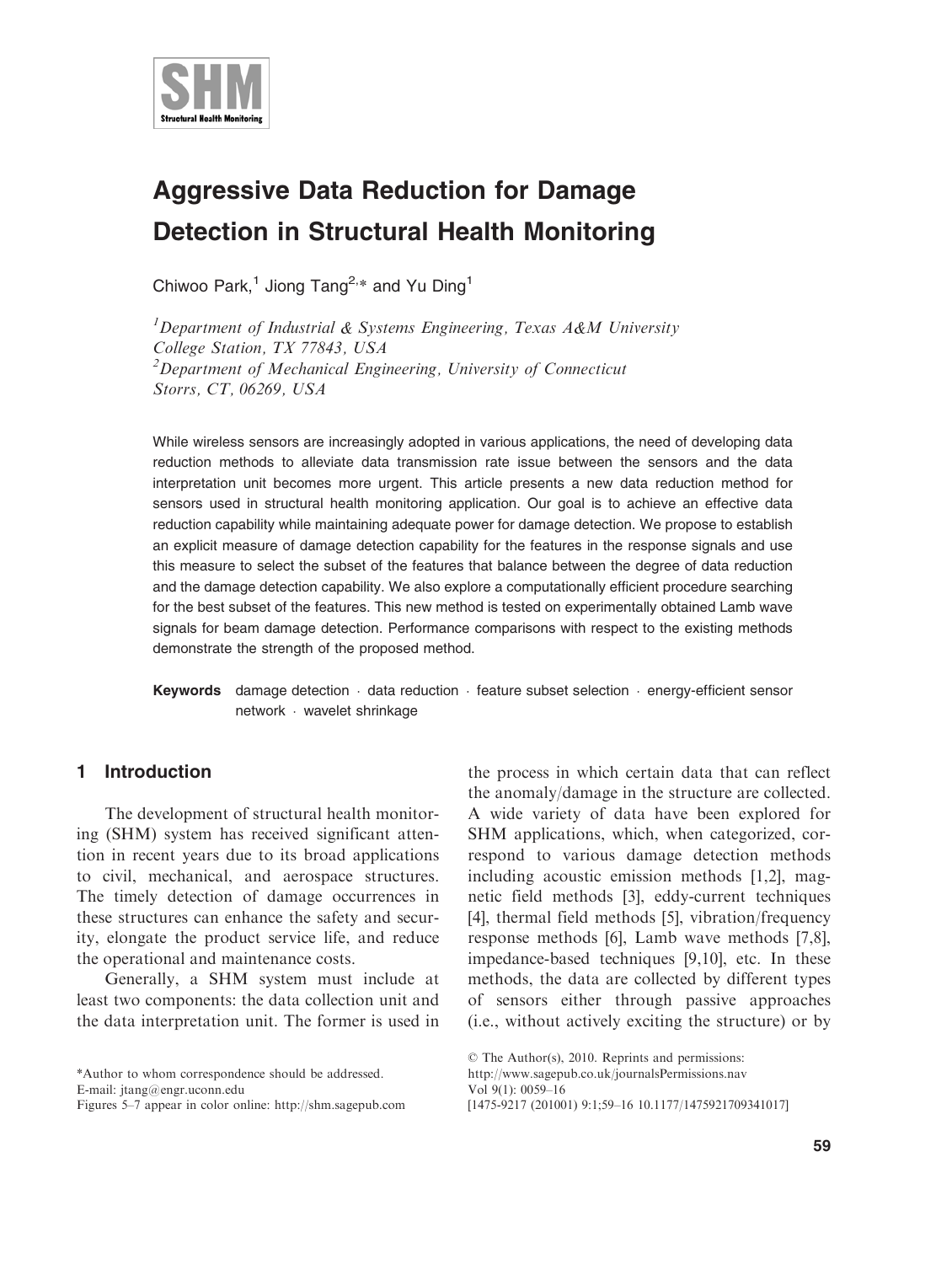active means (i.e., active interrogation using actuators to excite the structure). With these data, the data interpretation unit then decides whether damage has occurred in the structure. In many cases, the primary concern is to predict the occurrence of damage, and for that, a conformity check between the online measurements and the healthy baseline is used for decision making. In some cases, a direct map between the data anomaly and specific damage location and severity can be established, which can further allow the identification of damage.

Traditional SHM systems employ coaxial wires for the communication and data transmission between the sensors and the decision making (data interpretation) unit. Recently, there has been fueled excitement of developing new SHM systems using the wireless communication technology. It is believed that wireless sensor networks can significantly reduce the installation and operation costs and increase the sensor density as well as the coverage area [11]. While many promising aspects of wireless sensors for SHM applications have been suggested, such idea also leads to a number of challenges. In particular, the issue of data transmission between the sensors and the decision making unit, which may pose challenge even in wired sensors, now becomes extremely serious. One bottleneck in the wireless health monitoring systems is the data transmission rate. The data involved in many SHM systems are time-domain structural responses that have large data sizes. In general, damage detection methods with higher detection sensitivity are often associated with higher sampling rate. For example, it is well known that the sensitivity of vibration/wave propagation based damage detection schemes is closely related to the frequency band, i.e., the wave length of the signal should be smaller than the characteristic length of the damage to be detected [10]. It is not unusual for a wave propagation-based damage detection system to excite and sense wave motions at megahertz range. High-frequency sampling and excitation pose multiple challenges to wireless sensor development, one of which is the timely transmission of large amount of data.

In a wireless sensor network, the handling of large amount of data collected by individual

sensors requires the collective considerations from multiple aspects, including local data storage capability, local data processing capability, power consumption, and wireless transmission capability, etc. More specifically, the sensor data, which carry the damage features, are inevitably contaminated by noise. Although directly transmitting the original sensor data to the data interpretation unit can retain the signal fidelity for comprehensive data analysis, it may lead to prohibitive burden to the wireless data transmission, especially for applications that need near real-time decision making. One tempting idea is to perform data pre-processing at the local sensor level, so that the data can be greatly compressed/reduced while the critical features reflecting the damage effects can be preserved. Such data reduction, also known as feature extraction, if effectively established, can alleviate the data transmission rate issue between the sensors and the data interpretation unit. On the other hand, it requires higher computing capability and the associated power consumption at the local sensor level.

It is worth emphasizing that the research and development of wireless sensors for SHM is an on-going, exploratory effort. Both the wireless communication technology and the sensor-related microelectronics are experiencing rapid advancements. Therefore, at the current stage, it is generally difficult to precisely quantify the optimal balance between the local data pre-processing and the transmission reduction. Nevertheless, the current consensus among the wireless communication community is that the power consumption for data transmission is about one magnitude higher than that for local data pre-processing [12]. For this reason, it appears worthwhile to pursue aggressive data reduction (or feature extraction) methods that can significantly reduce the amount of data that need to be transmitted from the local sensor to decision making unit while maintaining adequate degree of damage detection capability. Motivated by this pressing practical need, this article concerns the development of effective data reduction techniques for the purpose of damage detection in SHM.

The rest of the article is organized as follows. In the subsequent section, we review the literature relevant to our research efforts. The detailed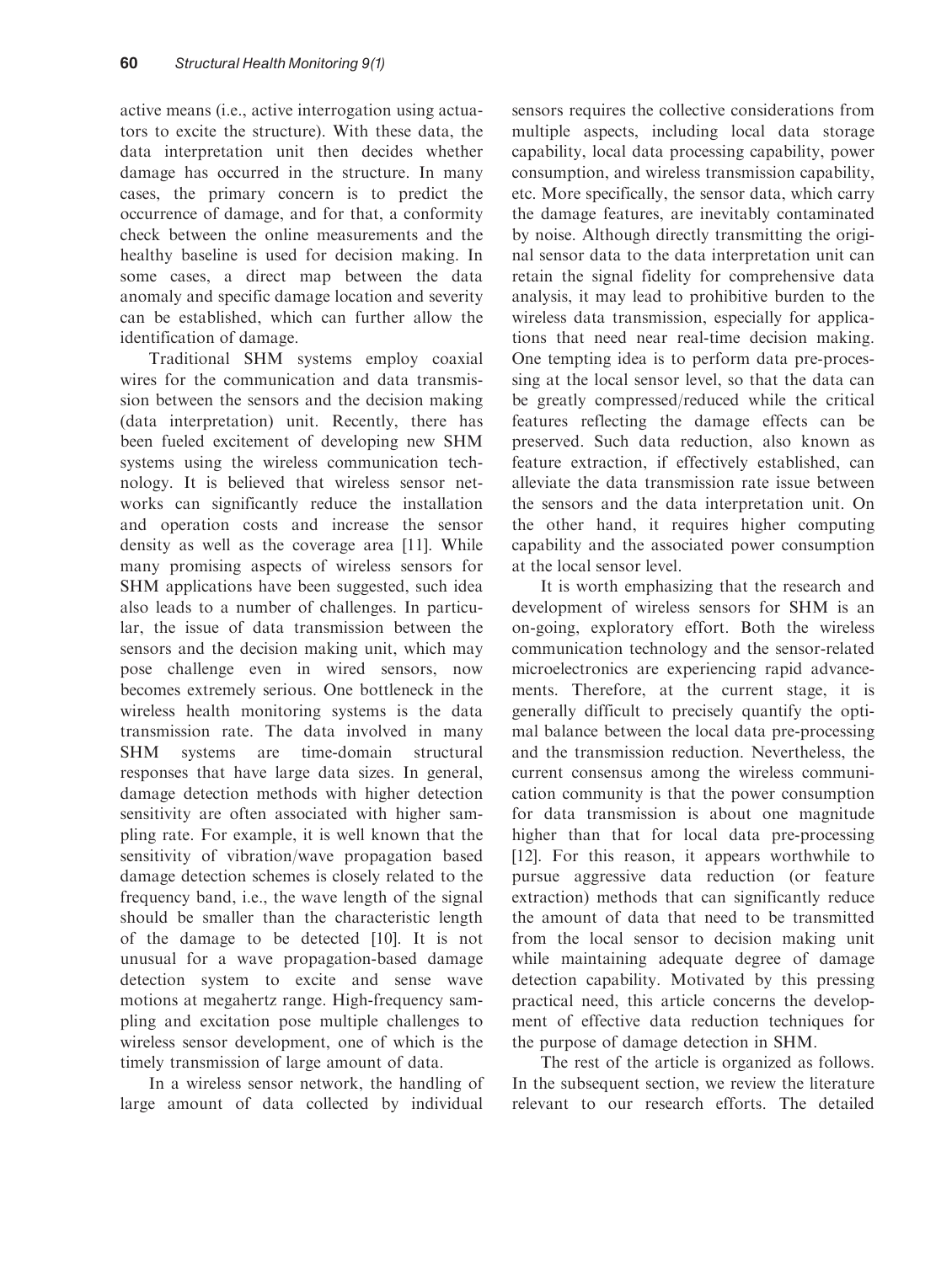description of our proposed data reduction and damage detection method is presented in Section 3. Section 4 includes a case study that demonstrates the performance of our method against the existing methods. The case study is based on an experiment performed using Lamb wave signals to detect structural damages. Finally, we conclude this investigation in Section 5.

## 2 Relevant Studies

Data de-noising technique is a major set of methodologies used for the purpose of data reduction because measurement signals are inevitably contaminated by noises, and eliminating the noise components apparently reduces the data dimension. There is a rich body of literature focusing on the generic de-noising methodology [13–16], which is to distinguish *purely random* noises from the data components that could potentially be a meaningful signal. Because purely random noises usually have higher frequency and lower energy than a meaningful signal, one can establish a threshold to set apart the noises and the signals. A typical procedure usually starts with a wavelet transformation. One can retain a subset of above-threshold wavelet coefficients while setting the below-threshold ones to zero.

One principal drawback of the generic denoising methods is its ineffectiveness in reducing the data, i.e., that the wavelet coefficients retained are still too many to be handled. Reported by Lada et al. [17], the de-nosing methods could keep 49–67% of the original coefficients; our case study will confirm this understanding. This does not come as a surprise because the de-noising methods intend to be applicable to different applications and thus resort to the most conservative way to define what should be deemed as 'noise.' Without specific application objectives as the guideline, the generic methods simply run a statistical test that identifies the independent, identically distributed components with zero means as the pure noises and treats everything else as signals.

Some recent developments attempt to improve the effectiveness of data. Lada et al. [17] proposed a new criterion, labeled as relative reconstruction error (RRE) as follows:

$$
RRE(p) = MSE + \lambda \frac{p}{N}
$$

where the first term, MSE, stands for the mean square error between the original signal and the signal reconstructed from the chosen coefficients, N is the dimension of the original signal,  $p$  is the dimension of the signal after reduction, and  $\lambda$  is a pre-determined weighting coefficient. The second term in RRE is actually the data reduction ratio; the more aggressive a data reduction, the smaller  $p$ or  $p/N$  is. Lada et al. [17] recommended choosing the subset of wavelet coefficients that minimize the RRE. By including the data reduction ratio as a penalty term in RRE, it helps prevent too many wavelet coefficients being kept for the sake of attaining a very marginal decrease in MSE. In essence, this criterion is the same as the Akaike information criterion (AIC) [18].

Later, Jeong et al. [19] found that the effectiveness in using the RRE for data reduction can be further enhanced. Their idea is to revise the way to establish the threshold for wavelet coefficients. Simply put, both the de-noising methods and the RRE criterion use some sort of threshold when it comes to choose the wavelet coefficients. The RRE's threshold is larger (meaning that it would choose fewer coefficients) than the denoising methods because it includes the data reduction ratio as a penalty. The threshold works as a boundary deciding if the wavelet coefficients keep their original values or set to zero. If the value of a wavelet coefficient is over the threshold, the coefficient keeps its value; otherwise, it is set to zero. This procedure is called hard-thresholding. Jeong et al. [19] pointed out that hardthresholding causes large variance of the selected coefficients and is very sensitive to small changes in data. In order to make sure that hardthresholding will not adversely affect the signal quality, certain degree of conservativeness is still needed. Jeong et al. [19] proposed a different RRE based on a soft-thresholding procedure, which first subtracts the threshold from each of the wavelet coefficients and sets the negative values among the results to zero. They derived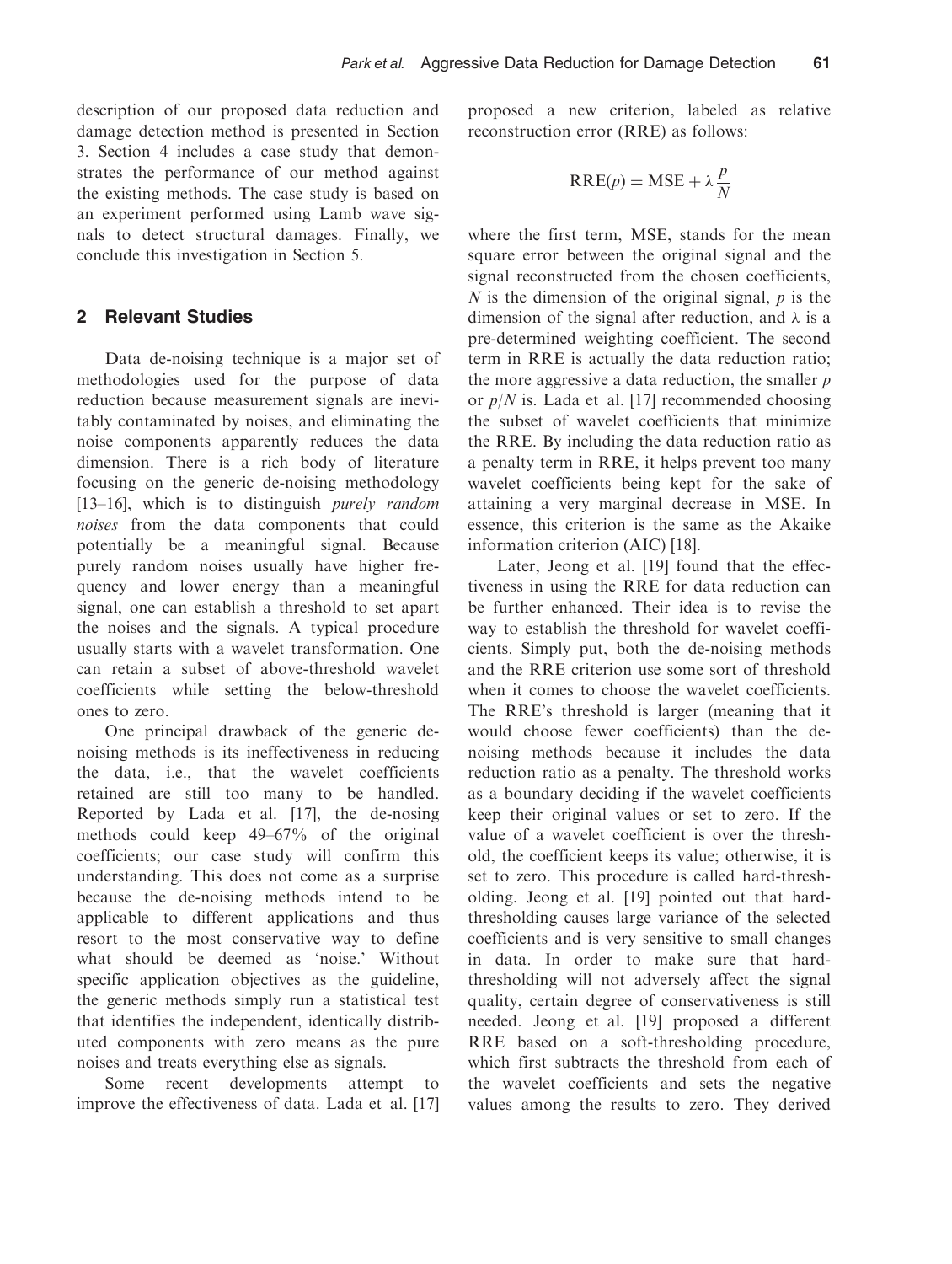the new objective function of RRE when softthresholding is used. In the new objective, the ratio of the first norm of the remaining values after soft-thresholding and the first norm of all original values is used as the penalty, rather than just a data reduction ratio. They showed that their soft-thresholding method worked better for data reduction purpose. The new RRE is called RREs.

Due to their general applicability, the de-nosing methods are expected to be applicable to SHM, e.g., in [20]. On the other hand, both RRE criteria were developed in the context of semiconductor manufacturing, and to our knowledge, they have not yet been applied to SHM applications but in principle they could be used. Since the dimension of the features extracted should be smaller than the original dimension, feature extraction is often used as an interchangeable phrase for data reduction. Researchers have explored extracting damage features from structural vibration responses to identify structural damages as well as to transmit sensory data in energy-efficient ways. Classical ways to extract damage features typically involves using vibration modal parameters such as dominant frequencies, mode shapes and displacements. Yam et al. [21] compared the energy spectrums of vibration signals from a normal beam and damaged ones for each time slot. In a wavelet transformation, the wavelet coefficients can be considered features.

Motivated by similar data-reduction needs as mentioned in Section 1, researchers in the SHM field also introduced some simple scalar values to summarize and characterize the original signals and argued that these scalar values can be used for structural damage detection. Wang et al. [22] introduced the distributed damage index detection (DDID) as a measure for the possibility of damage occurrence. DDID is a 1D counting number measuring the difference of raw data between normal structures and the current one, and is calculated at each sensor node and transferred to a base station. Sohn et al. [23] developed a wavelet-based damage index to quantify the attenuation of Lamb waves by structural damages and conducted damage detection by comparing their index with the baseline index deduced from a normal structural. Bukkapatnam et al. [24] used

the distortion energies to quantify the damageinduced distortions by examining a wavelet representation of the difference in strain responses between the damaged and the undamaged structures. The distortion energies are calculated for each of several resolution levels of a wavelet representation. The number of the resolution levels is normally less than 10 so that its effectiveness for data reduction is presumably much better than the generic de-noising methods or using the RRE criteria.

In summary, the above-reviewed approaches can be grouped into two categories: (1) The category that tends to keep too many features, not all of which are relevant to damage detection. This category includes the de-noising methods and the RRE criteria. Obviously, if a method is capable of searching for the set of features necessary for damage detection but discarding those irrelevant ones, a further data reduction can be achieved. (2) The second category that uses a summary index or a few indices for damage detection. This group includes DDID, Sohn's damage index and the distortion energy indices. The potential limitation with the second group is that even though those indices are intuitively related to structural integrity, there is no formal linkage between the indices and the detection capability. In other words, they are surrogate measures of damage detection at best. Because of this, as we will show later in the case study, these indices may not be able to capture the optimal set of features needed for damage detection, and thus only lead to suboptimal detection performance in terms of false positive or false negative probabilities. We also believe that using 1D index is too aggressive to capture all the relevant features caused by complex changes in a damaged structure.

The aim of this article is to present a new method to find the minimal subset of the features (in the form of wavelet coefficients) relevant to structural damages. We develop an explicit measure for damage detection power and then link it to the selected features. Subsequently, an iterative algorithm is devised to search for the smallest feature subset, which in the meantime maintains adequate detection capability. Based on the explicit link between the detection power and the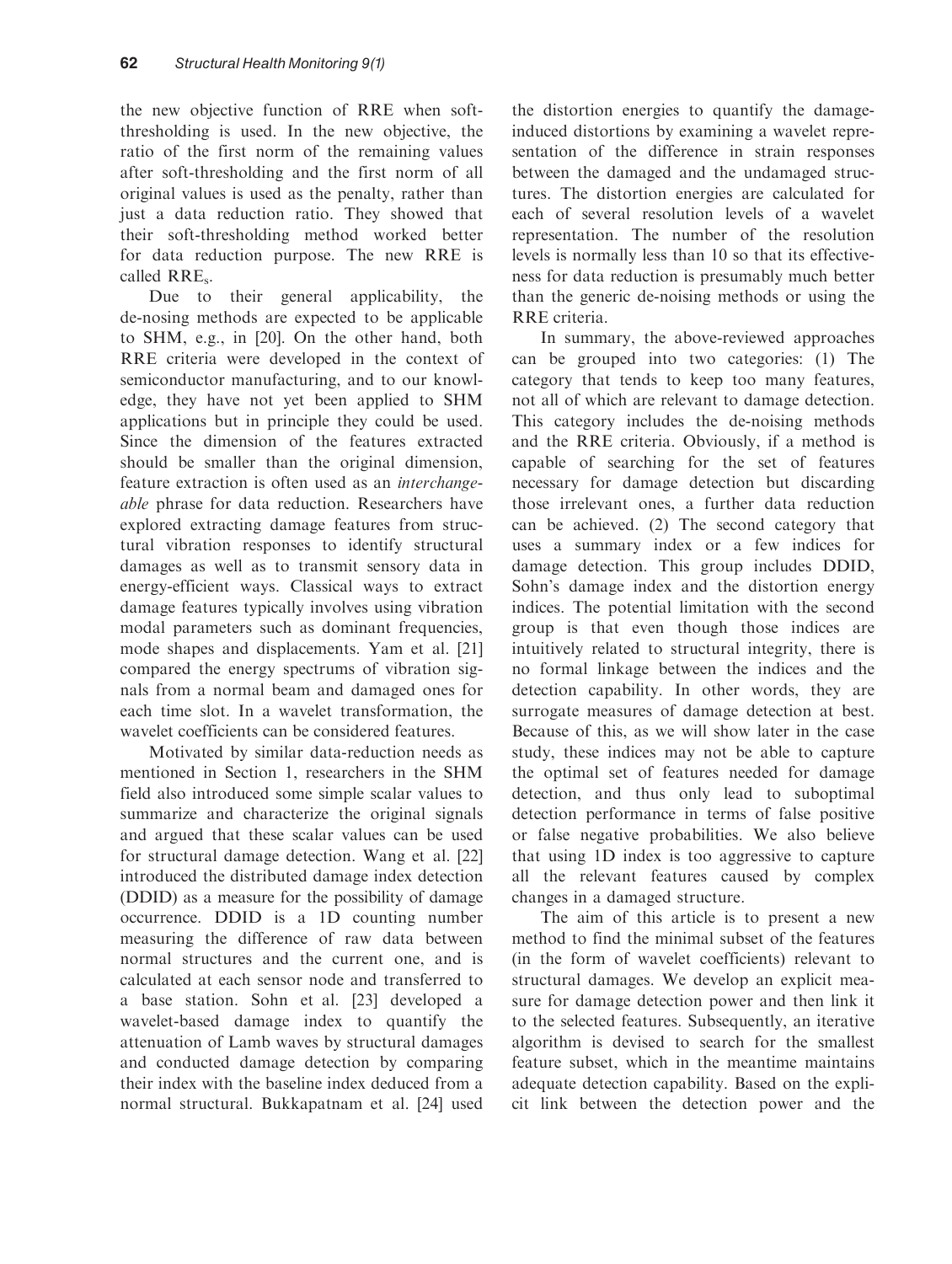damage features, we expect that the proposed method is able to overcome the shortcomings of the above-mentioned data reduction methods in both categories; our case study in Section 4 demonstrates such improvement.

### 3 Data Reduction Method

## 3.1 Method Overview

In this section, we present a wavelet-based feature selection method for structural damage detection. It attempts to retain the smallest possible number of features, or equivalently, to achieve the highest possible data reduction while still maintaining adequate damage detection capability. Given its high data reduction ability, the method is suitable for enabling an energy-efficient SHM based on wireless sensor networks.

In our method, we define the feature space as the set of wavelet coefficients resulting from the wavelet transform of the original signals. Please note that the wavelet transform is broadly used in the SHM applications [21,23,24]. We also perform a generic de-noising procedure to remove the purely random noises as part of the data preprocessing. Doing so can help improve the consistency of the subsequent data reduction (or feature extraction) actions. De-noising usually regards as 'noise' the wavelet coefficients of zero mean and lower energy than the given threshold. If we set the threshold too high, we might overlook small local damages of very low energy. If we set it too low, we keep too many wavelet coefficients and the de-noising does not have effects on our method. Therefore, choosing a good threshold is very important. In our method, we used the threshold defined in VisuShrink [13], which is one of the widely used de-noising methods developed by Donoho. The reason we choose this method is because it is the most computationally efficient among the few widely used de-noising methods. In terms of performance, all the de-noising methods are comparable.

After obtaining the pre-processed, 'clean' structural monitoring signals, we present our method by addressing the following two questions: (1) what should be the measure or criterion for feature selection; (2) how to find the best (i.e., the smallest) subset in a computationally efficient way.

The major steps in our method are outlined in Figure 1. In Section 3.2, we derive the formula for computing the damage detection power for a given set of features (i.e., a given subset of wavelet coefficients). The damage detection power is established based on a statistical monitoring and detection formulation. It utilizes the baseline statistics established by using the data collected from intact, healthy structures.

Section 3.3 presents the searching algorithm to find the best subset of coefficients. After a feature selection criterion is set up in Section 3.2, one may use an exhaustive search to pinpoint the best one, which, however, requires excessive computational cost and thus is not suitable for local sensors with limited capacity. We instead devise a forward selection greedy search. The search algorithm starts with an empty feature selection and iteratively selects one additional feature (i.e., a wavelet coefficient) that can improve the selection criterion



Figure 1 Feature subset selection procedure for damage detection. (3.2) and (3.3) refer to the corresponding subsections where the detailed algorithms or procedures are presented.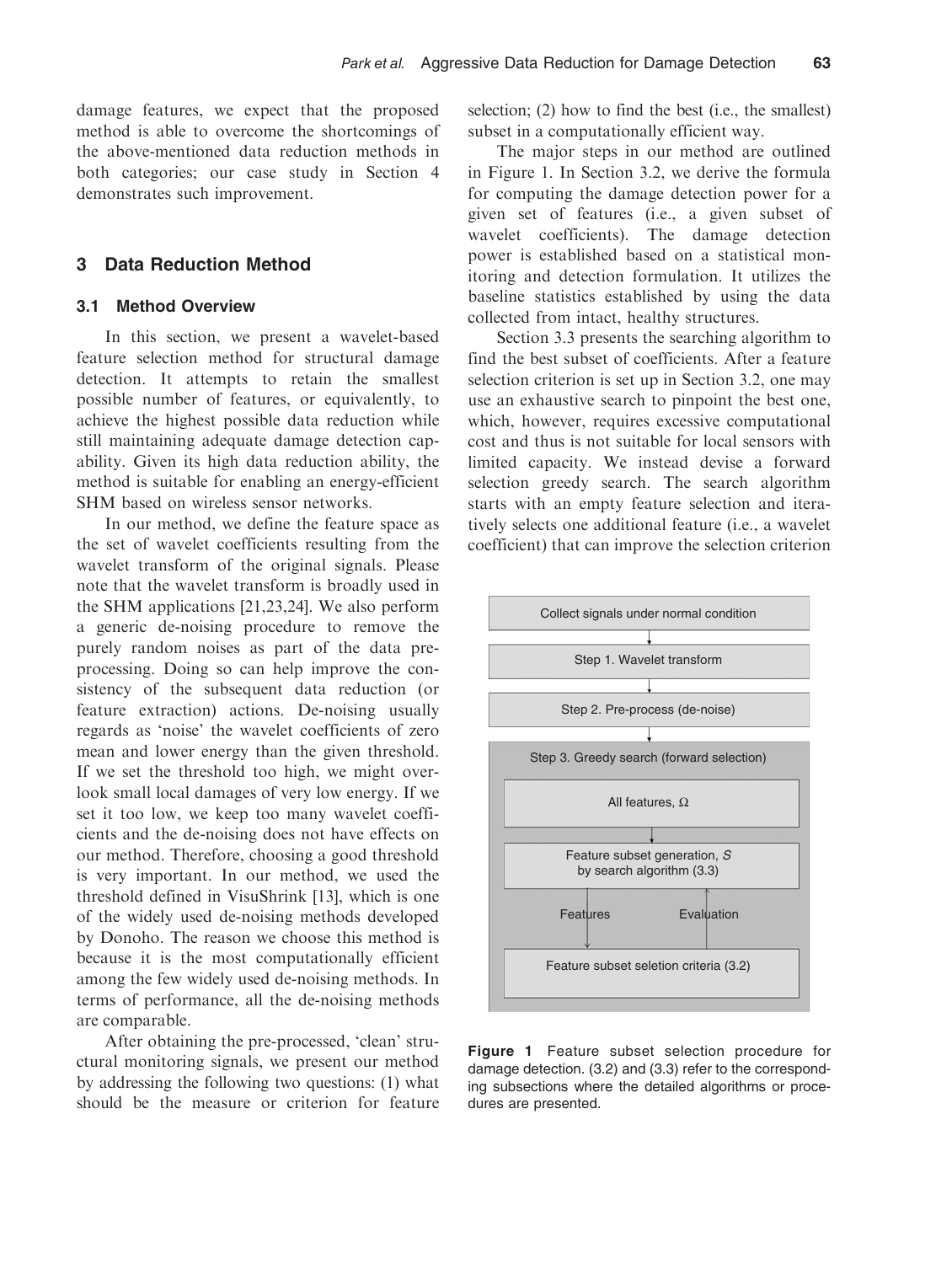(defined in Section 3.2) the most. The iterations terminate when there is no sensible improvement in the selection criterion.

#### 3.2 Feature Selection Criterion

Our primary objective is to detect structural damage using a subset of the features, S, from the set of all features,  $\Omega$  (recall that here a feature is a wavelet coefficient and we use these two terminologies interchangeably hereafter). Intuitively, the best subset should be the one containing only all the necessary features required to discriminate a damaged structure from the intact structures. As discussed before, a sensible way to do so is to link explicitly the selection of features to the detection capability using that set of features.

In light of this, we want to compute the damage detection capability for a given subset S. Let  $Q(S)$  represent the damage detection power for S. According to the statistical detection theory [25], the detection power is typically defined as the complement of the probability of misdetection (or false negative), also known as the  $\beta$  error probability. Suppose that  $H(S)$  is a statistical hypothesis testing to decide whether structural damages exist using the feature set S. Then, the damage detection power of  $S$ ,  $Q(S)$  is

$$
Q(S) = 1 = \beta(H(S)).
$$
 (1)

In order to perform a statistical detection, a baseline needs to be established; such a baseline is used to characterize what constitutes the normal structural behavior. This can be done by collecting a set of sensory data from healthy, intact structures. Here we assume that the wavelet coefficients from an intact structure follow  $N(\mu, \Sigma)$  where  $\mu$  and  $\Sigma$  are the mean vector and covariance matrix, respectively. With the historical data  $x_1, x_2, \ldots, x_m$ , from the intact structures, we can estimate  $\mu$  using the sample average  $\hat{\mu}$ , and estimate  $\sum$  using the sample covariance matrix  $\sum$  as

$$
\hat{\mu} = \frac{1}{m} \sum_{i=1}^{m} x_i \text{ and } \hat{\sum} = \frac{1}{m-1} \sum_{i=1}^{m} (x_i - \hat{\mu})(x_i - \hat{\mu})^T
$$
\n(2)

As such, the multivariate normal distribution with parameters  $\hat{\mu}$  and  $\hat{\Sigma}$  and serves as the baseline for future damage detection.

When damage occurs in a structure, it presumably causes a different behavior in the structural response and thus a different distribution in the observed sensory measurements. The statistical detection theory [26] tells us that the maximum likelihood statistic for testing the hypothesis  $H(S)$ , namely whether a new observation deviates from the baseline distribution, is the Hotelling's  $T^2$  statistic. Consider that x is the newly measured structural response. Then the Hotelling's  $T^2$  statistic is [27]:

$$
T^{2} = (\underline{x} - \underline{\hat{\mu}})^{T} \sum^{\hat{\ } -1} (\underline{x} - \underline{\hat{\mu}})
$$
 (3)

It has also been established that this Hotelling's  $T^2$  statistic follows an F distribution. Specifically,

$$
\frac{p(m-1)(m+1)}{m(m-p)}T^2 \sim F_{p,m-p}
$$
 (4)

where  $p$  is the number of features in the set  $S$ and  $m$  is the number of the samples used to estimate the parameters  $\hat{\mu}$ ,  $\sum$ . Suppose one has chosen the confidence level of detection (namely the probability of  $\alpha$  error or false positive) as  $\alpha_0$ . Then the decision boundary, also called upper control limit (UCL), is given as:

UCL = 
$$
\frac{p(m-1)(m+1)}{m(m-p)} F_{p,m-p,\alpha_0}
$$
 (5)

where  $F_{p, m-p, \alpha_0}$  is the inverse cumulative distribution function (cdf), deciding the critical value of an F distribution at  $\alpha_0$ . Given the  $T^2$ statistic value for any new sensor observations and UCL, the damage detection procedure is straightforward: when  $T^2 \geq UCL$ , we can conclude there is damage with  $(1-\alpha)100\%$  confidence; otherwise, we can conclude there is no damage.

Given the above statistical detection framework, the question is how to compute the  $\beta$ error probability so that the detection power can be quantified. The  $\beta$  error probability can be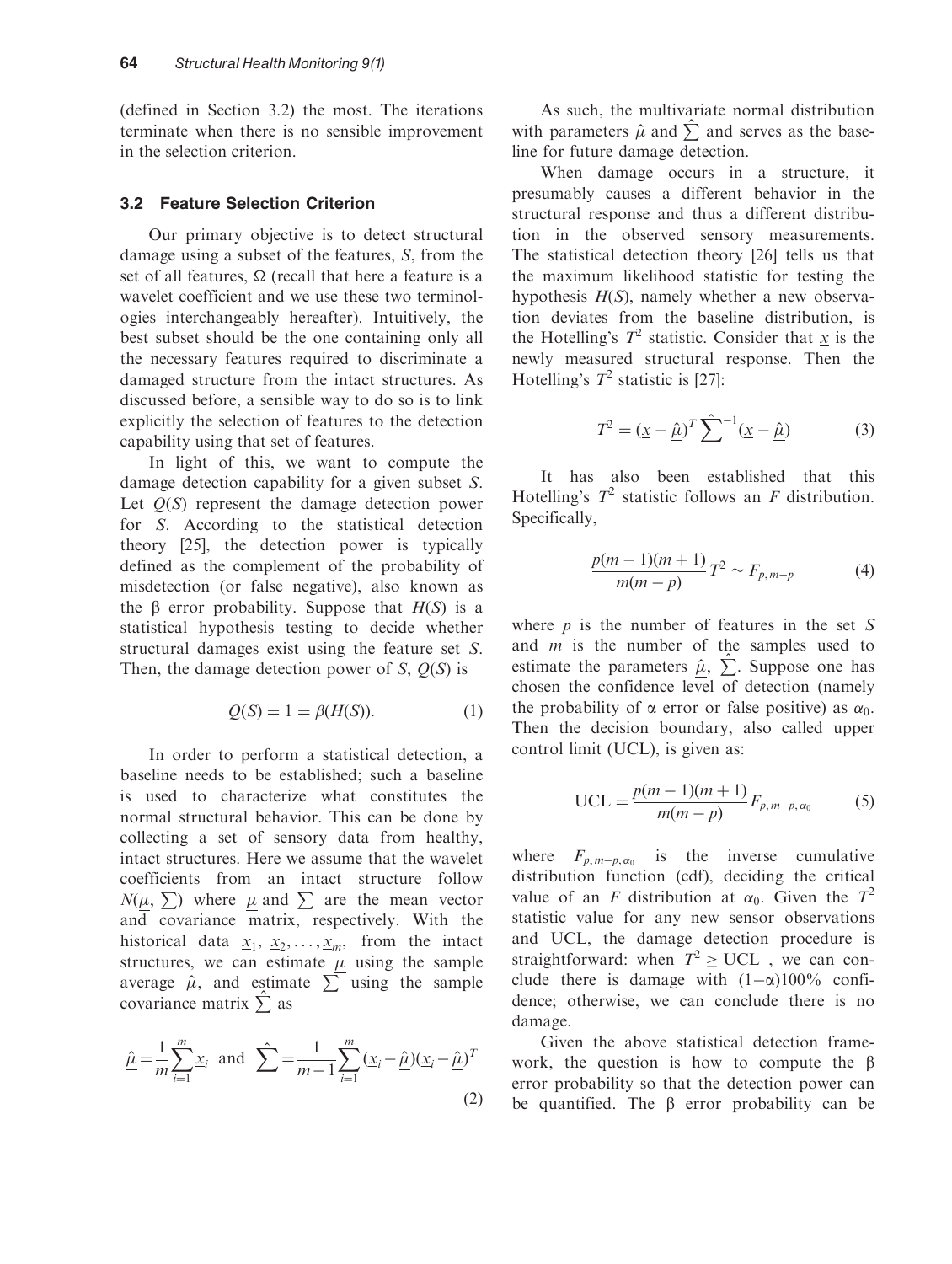computed for any given change in the distribution: a shift in the mean component or a change in the covariance matrix. Please note that an advantage of using the Hotelling's  $T^2$  statistic is that it is sensitive to detecting changes in both distribution parameters (mean and variance), i.e., it is unlikely to leave out any damage undetected unless such damage does not cause any distribution change from the baseline.

Generally, a structural damage causes a sustained shift in the mean parameter. Suppose that the mean parameter shifts to a new value, which is different from the baseline by  $i\hat{\sigma}$ , where i is a constant coefficient and  $\hat{\sigma}$  is the estimate of the baseline variability. Thus,  $i\hat{\sigma}$  is a multiple of the standard deviation of the baseline. As such, the new distribution mean is  $\mu = \hat{\mu} + i\hat{\sigma}$ . Given such change, the  $\beta$  error probability is the conditional probability when a change occurs but the detection method fails to detect (i.e., the  $T^2$  is smaller than the UCL), namely

$$
\beta(H(S)) = P(T^2 \le \text{UCL} | \underline{\mu} = \underline{\hat{\mu}} + i\underline{\hat{\sigma}}). \tag{6}
$$

Utilizing the properties of multivariate normal distribution, the  $\beta$  error probability can be further derived as

$$
\beta(\underline{\mu} = \hat{\underline{\mu}} + i\hat{\underline{\sigma}}) = P((\underline{x} - \hat{\underline{\mu}})^T \hat{\sum}^{-1} (\underline{x} - \hat{\underline{\mu}})
$$
  
\n
$$
\le \text{UCL} | \underline{\mu} = \hat{\underline{\mu}} + i\hat{\underline{\sigma}})
$$
  
\n
$$
= P((\underline{x} - \underline{\mu})^T \hat{\sum}^{-1} (\underline{x} - \underline{\mu}) + i^2 \hat{\underline{\sigma}}^T
$$
  
\n
$$
\hat{\sum}^{-1} \hat{\underline{\sigma}} \le \text{UCL} | \underline{\mu} = \hat{\underline{\mu}} + i\hat{\underline{\sigma}})
$$
  
\n
$$
= P(T^2 \le \frac{p(m-1)(m+1)}{m(m-p)} F_{p,m-p,\alpha_0} - i^2 \hat{\underline{\sigma}}^T \hat{\sum}^{-1} \hat{\underline{\sigma}})
$$
  
\n
$$
F_{p,m-p} \left[ F_{p,m-p,\alpha_0} - \frac{m(m-p)}{p(m-1)(m+1)} i^2 \hat{\underline{\sigma}}^T \hat{\sum}^{-1} \hat{\underline{\sigma}} \right].
$$
  
\n(7)

In the above equation,  $F_{p,m-p,\alpha_0}$  is the part of the decision boundary and its value depends on the confidence level  $\alpha_0$  previously specified.

One difficulty of using the above  $\beta$  error formulation is that we usually do not know the exact magnitude of change that actually occurs in the distribution parameter caused by structural damage. It depends on the types and severities of damages. In practice, there could be different ways of handling this problem. For example, we can specify a magnitude of change as the worst case. Typically, the smaller the magnitude, the less likely a change can be detected. So if we choose a small enough threshold magnitude to be detected and make sure that our detection method can successfully detect it with an acceptably low  $\beta$  error, then it is reasonable to conclude that other larger magnitude of change can be detected as well. Another treatment is to calculate a weighted average  $\beta$  error probability for a broad range of changes. For example, the multiple *i* can take values from 1 to a large value *I*. Then, a weighted average  $\beta$  error probability

$$
\overline{\beta} = \sum_{i=1}^{I} \alpha_i \beta(\underline{\mu} = \hat{\underline{\mu}} + i\hat{\underline{\sigma}}),
$$
 (8)

where  $\alpha_i$  is the weight associated with the *i*-th magnitude of change. Usually, we may assign more weights to a small change and less weights to a large change since small changes are inherently difficult to detect. The choice of the value I can be different in different applications. We recommend choosing the value by checking the magnitude of  $\beta(\mu = \hat{\mu} + i\hat{\sigma})$  As the multiple i increases, the  $\beta$  value decreases. Therefore, we can set the range value  $I$  to the smallest  $i$  so that  $\beta(\mu = \hat{\mu} + i\hat{\sigma})$  is below a certain level (e.g., 0.01). Then, for,  $i > I$ , the magnitude of  $\beta(\mu = \hat{\mu} + i\hat{\sigma})$ becomes ignorable, so Equation (8) provides a good approximation.

For our application, we recommend using the weighted average  $\overline{\beta}$  because the worst-case approach likely leads to a conservative data reduction performance. Using  $\overline{\beta}$ , we can obtain the damage detection power as

$$
Q(S) = 1 - \overline{\beta} \tag{9}
$$

On the other hand, the effectiveness of our data reduction (or feature extraction) method is measured by the data reduction ratio, defined as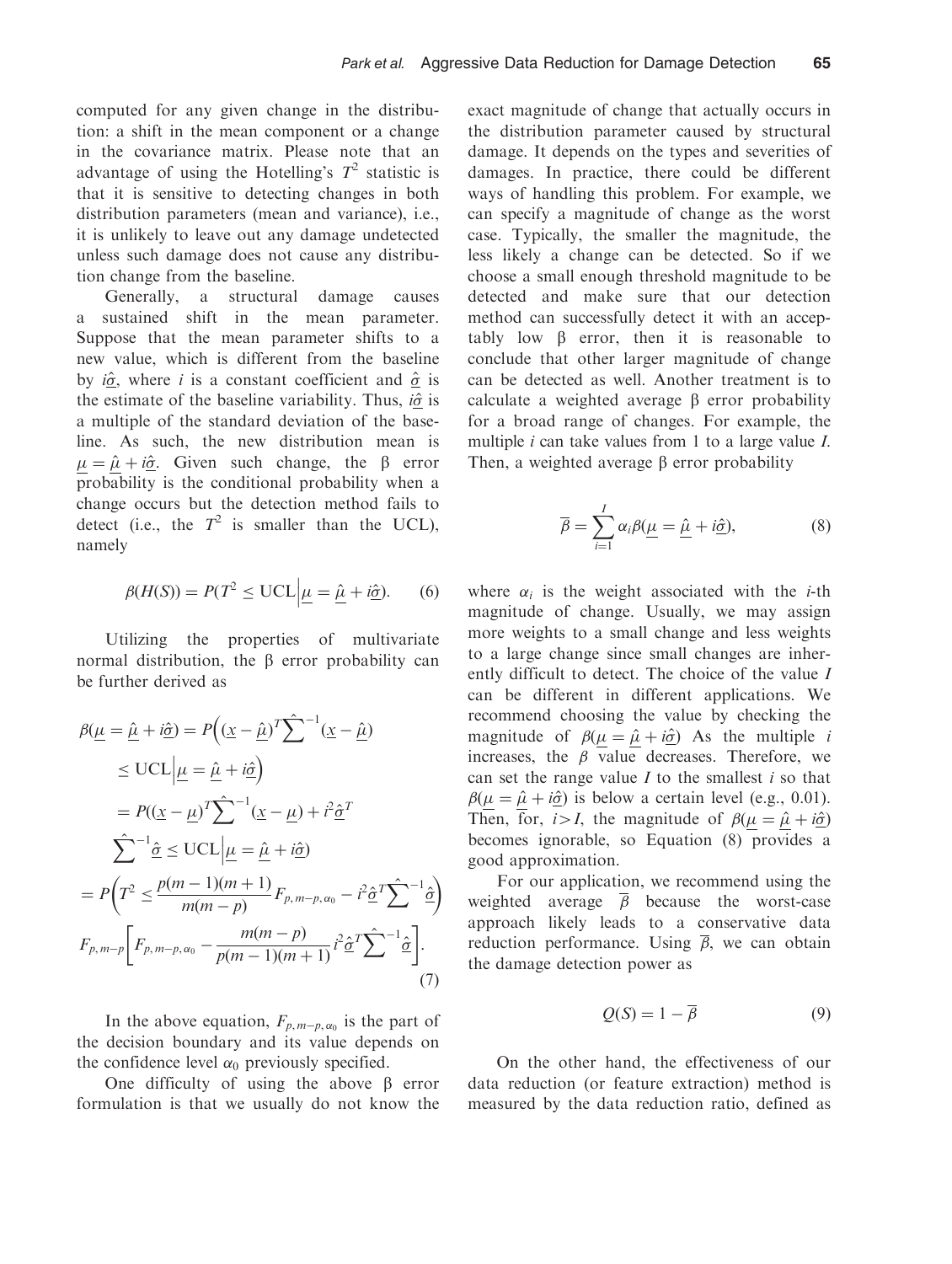the ratio of the reduced and the total size of the feature space:

$$
R(S) = \frac{|S|}{|\Omega|} \tag{10}
$$

where  $|\cdot|$  is the operator for cardinality.

Our feature selection is realized through minimizing  $R(S)$ , subject to that the detection power  $Q(S)$  is larger than a required level. This gives us a constrained minimization problem to solve. Here, we adopt the approach used by the RRE criterion, which is to define a unified feature selection criterion combining both  $Q(S)$ and  $R(S)$  as (in fact we use  $1 - R(S)$  in the following criterion because we want to ensure both terms to be maximized subsequently):

$$
C(S) = Q(S) + \lambda(1 - R(S)) \tag{11}
$$

Similar to RRE, the above criterion is to use the data-reduction ratio as a penalty in the cost function to force an aggressive data reduction. But the difference lies in that the first term  $O(S)$ in the above criterion is not the same as the MSE in RRE: the  $Q(S)$  measures the damage detection power of using the features in S, whereas the MSE measures the signal differences, a large portion of which may not be relevant to the damage detection objective.

**Remark.** In Equation (11),  $\lambda$  is a positive real number and it functions as weighting between data reduction capability and damage detection power. The appropriate values of  $\lambda$  can be different from applications. In applications considering data reduction more important, its value should be larger. If damage detection is more important, a small  $\lambda$  should be chosen. In this article, we use  $\lambda = 1$  equally weighting data reduction and damage detection power.

## 3.3 Subset Generation and Searching Procedure

Given the criterion defined in Equation (11), the feature subset selection problem can be formulated as follows:

$$
S^* = \underset{S \subset \Omega}{\text{arg}\max} [C(S)] \tag{12}
$$

Equation (12) entails a combinatorial optimization problem. Exhausting all possible subsets of  $\Omega$  to find the proper  $S^*$  could be computationally demanding. Suppose that the number of the elements in  $\Omega$  is *n*. Then, the total number of the subsets to search through in a complete exhaustive manner is  $2^n$ , which can be a very large number even for a moderate  $n$ , say 50.

Considering the possible resource limitation on a sensor node, rather than trying all possible subsets, we devise a greedy search (forward selection) method because of its computational simplicity. The forward selection starts with an empty set and adds one feature from  $\Omega$  to S, which can result in the largest increase in the objective function in (12). The method will then remove the feature just selected from  $\Omega$ . In the subsequent iterations, this operation will be repeated and it augments the set S by adding one new feature at a time. In each iteration, the augmentation procedure generates  $r$  new subsets if the number of the features remaining in  $\Omega$  is r, because each new subset contains the features selected from previous iterations plus a new one chosen from the features remaining in  $\Omega$ . The iterations continue until any new addition to S can no longer improve the objective function. That is, if the improvement of damage detection power by adding a new feature does not outweigh the loss of data reduction rate, the feature selection procedure stops.

The pseudo code of this search algorithm is presented in Figure 2. In this pseudo code,  $C(S)$ means the result of evaluation of Equation (11) and MAX is the incumbent maximum value of  $C(S)$ . The algorithm starts with  $MAX = 0$  and  $S = \emptyset$ , which means that no feature is chosen in the subset initially. In each iteration, the algorithm evaluates  $C(S_{+x})$ , where the function  $C(S_{+x})$  is evaluated using Equation (11) and  $S_{+x}$  is the set of the features generated by adding  $x$  (in  $T$ ) to  $S$ . Suppose that  $MF$  is the newly added feature x that maximizes  $C(S_{+x})$  among all the evaluations. Then, the algorithm removes  $MF$  from  $T$  and adds it to S. The next iteration starts with the updated sets of features,  $S$  and  $T$ . The iteration continues until we cannot find MF that increases  $C(S_{+x})$ .

Figure 3 illustrates a simple example of the search algorithm, where the feature space has seven coefficients  $\Omega = \{1, 2, 3, 4, 5, 6, 7\}$ . It shows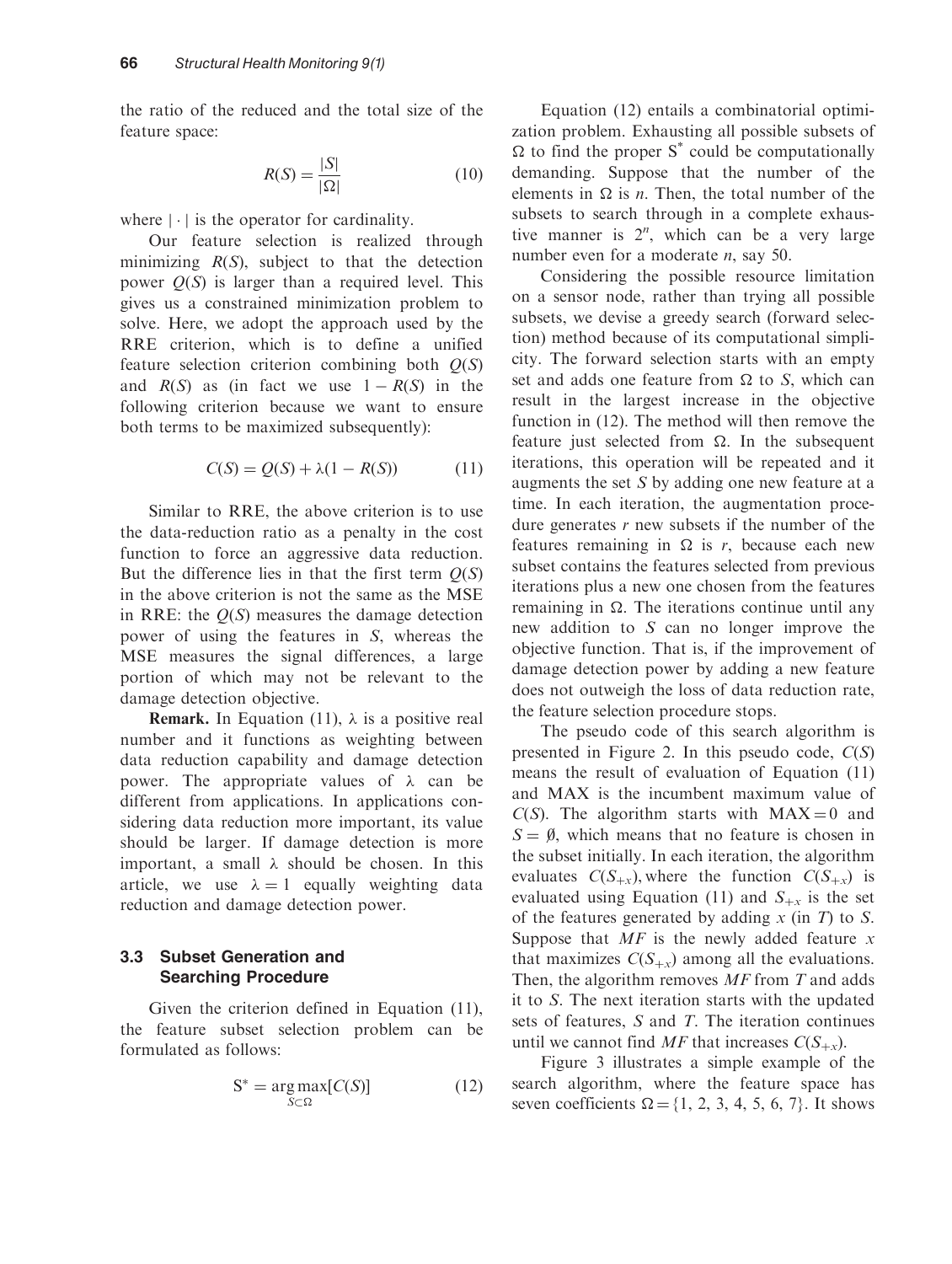the first two iterations of the search algorithm. For the first iteration, the algorithm generates the seven subsets of the features,  $S_{+1}, S_{+2}, \ldots, S_{+7}$ , each of which can be generated by adding one feature in  $T$  to  $S$ . Then, the algorithm evaluates  $C(S_{+x})$  for each subset. In the example  $C(S_{+1})$  is the largest among the evaluations. Thus, the algorithm sets S to  $S_{+1}$  and removes feature 1 from T. The second iteration starts with the

```
1 S = \emptyset, T = \OmegaS = S \cup MF, T = T \setminus MF2 Do while C (S) is improved
3 MAX = 0, MF = \emptyset4 Repeat for each x in T
4
5
               S<sub>+x</sub> = S ∪ {x}
               If \hat{C}(S_{+x}) > MAX, then MAX = C(S_{+x}), MF = {x}
6 End
7
8 END
```
Figure 2 Subset selection algorithm.

updated  $S$  and  $T$ . By the same procedure as the first iteration, the algorithm first evaluates the function  $C(S_{+x})$  for each of the possible subsets,  $S_{+2}, S_{+3}, \ldots, S_{+7}$ , generated by adding one feature in T to  $S = \{1\}$ . Since  $C(S_{+5})$  is the largest, the algorithm adds feature 5 to S and removes it from T. As a result, the algorithm sets  $S = \{1, 5\}$  and  $T = \{2, 3, 4, 6, 7\}$ , and the second iteration ends. The third iteration will start with  $S = \{1, 5\}$  and  $T = \{2, 3, 4, 6, 7\}$  These iterations repeat until the algorithm cannot improve  $C(S_{+1})$  any more.

The forward-selection greedy search algorithm is computationally efficient. Nevertheless, because of the 'greedy' nature of the algorithm, its performance and the choice of feature subset sometimes could be sensitive to the use of different historical data samples (employed for establishing the baseline). In order to deliver a consistent performance and make our method



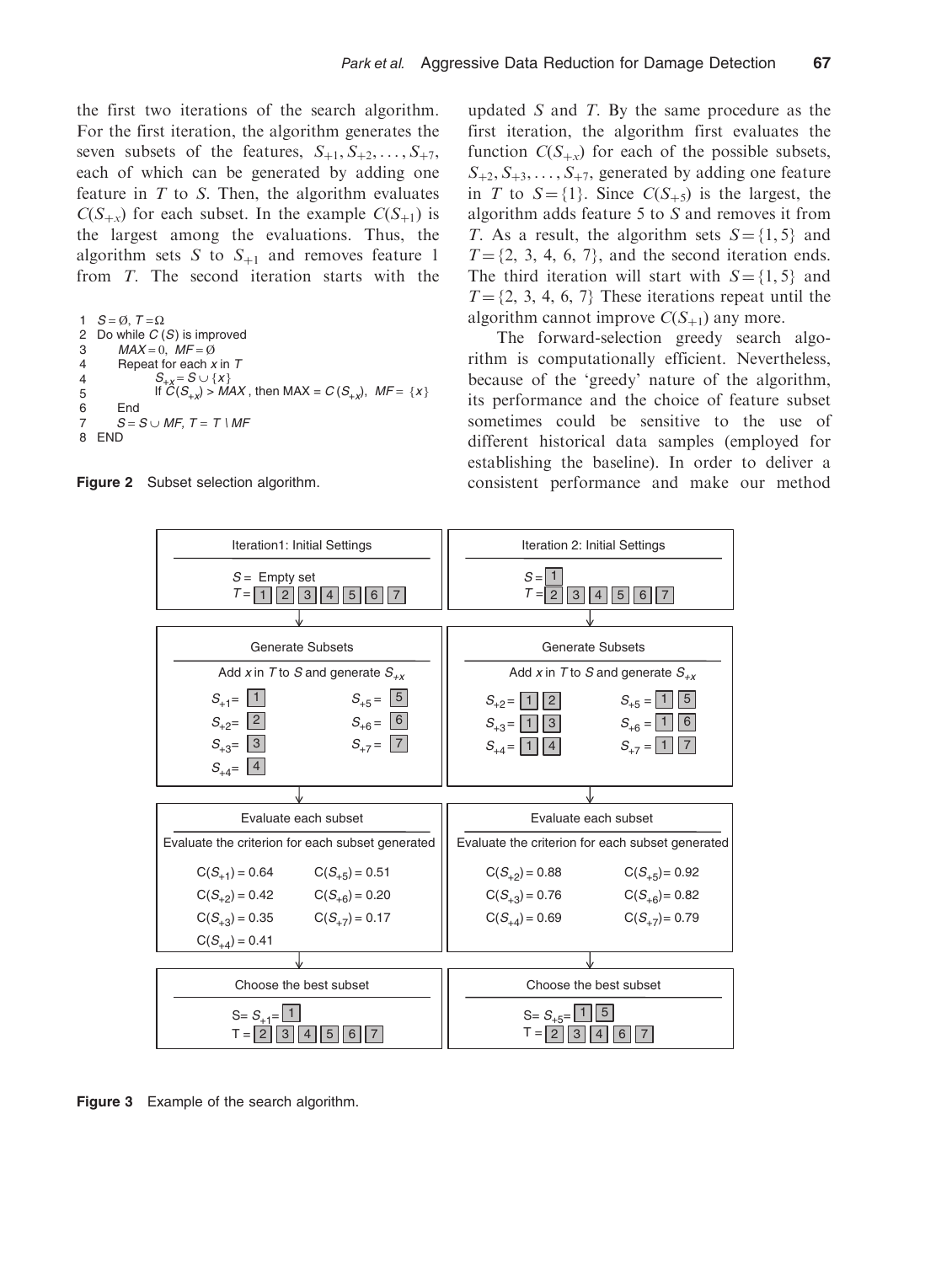robust, here we recommend using a bootstrapping technique [18] to reduce selection variability. Bootstrapping is an effective statistical re-sampling technique to handle variability or inconsistency caused by sampling. Its idea is to divide the baseline data samples into smaller subsets and perform data analysis on each sample subset and then pool the analysis results together in order to cover the difference due to sampling.

Specifically for our application, the first step is to randomly draw  $K$  datasets of size  $M$  without replacement from the original baseline data samples. The second step is to apply the greedy search algorithm and find the best feature subset for each of the  $K$  datasets. Consequently, we will have K resulting subsets, namely  $S_1, S_2, \ldots, S_k$ (and these subsets may contain different features). Eventually, we create the final best subset  $S^*$  by taking the union of the  $K$  best subsets:

$$
S^* = \bigcup_{i=1}^K S_i \tag{13}
$$

By including this bootstrapping procedure, the number of the features in the best subset will increase but we expect to gain the robustness in performance for damage detection.

# 4 Case Studies

In this section, we apply the proposed method to the actual signals collected by a laboratory structural health monitoring system in order to verify its effectiveness. We also compare our methods with the existing methods to demonstrate its advantage.

In this experimental system, the Lamb wave approach is used to detect the surface crack damage in a beam structure. The reason we choose the Lamb-wave-based approach for implementation is that the data (time-domain responses) are complicated, large-sized, and typically contaminated by certain level of noise. Meanwhile, the Lamb wave based damage detection is considered as a highly sensitive but 'local' approach with limited coverage area around an actuator-sensor pair, which provides an ideal basis for the future wireless sensor network for structural health monitoring. The proposed reduction method, however, can be applied to other types of data.

# 4.1 Lamb Wave Approach for SHM and Experimental Setup

Lamb waves are elastic guided waves propagating in a solid plate or layer with free boundaries [28]. It has been recognized that the propagation of Lamb waves in such structures may be sensitive to the structural defects. Therefore, the change of Lamb wave propagation pattern with respect to the pattern under the intact baseline state can be used to indicate the occurrence of damage. Typically, the Lamb waves are excited at relatively high frequency, and thus small-sized damage can be detected.

The aluminum beam structure used in the experiment has the following geometric parameters:  $814 \text{ mm}$  (length)  $\times$  7.62 mm (width)  $\times$  3.175 mm (thickness). Figure 4 shows (a) the intact undamaged beam, (b) a damaged beam having a notch with dimensions 0.6 mm (length)  $\times$  7.62 mm (width)  $\times$  1 mm (depth), and (c) a damaged beam having a notch with 1.6 mm depth. For each beam, a pair of piezoelectric actuator and sensor is attached at 406.5 mm from the left end and 456.5 mm from the left end, respectively.

The hardware of the experimental investigation includes an AGILENT 33220A waveform generator (used to drive the piezoelectric actuator) and an INSTEK GDS-820S digital storage oscilloscope (used to collect the sensor signal). The waveform generator can produce an up to 64k-point arbitrary signal with 50MSa/s (mega samples per second). The oscilloscope can store two signals each up to 125 k data points, and the sampling rate per channel is up to 100 MSa/s. To reduce the dispersion, the excitation signals should have narrow bandwidth. Therefore, sinusoidal waves under Hann window are used as the transient excitation signals, which is the common practice in the Lamb-wave-based damage detection. In this experiment, five-cycle Hann windowed sinusoidal wave with center frequency 90 kHz is used. For this specific beam structure, 90 kHz is the so-called 'sweet spot' frequency [8] that maximizes the peak wave amplitude ratio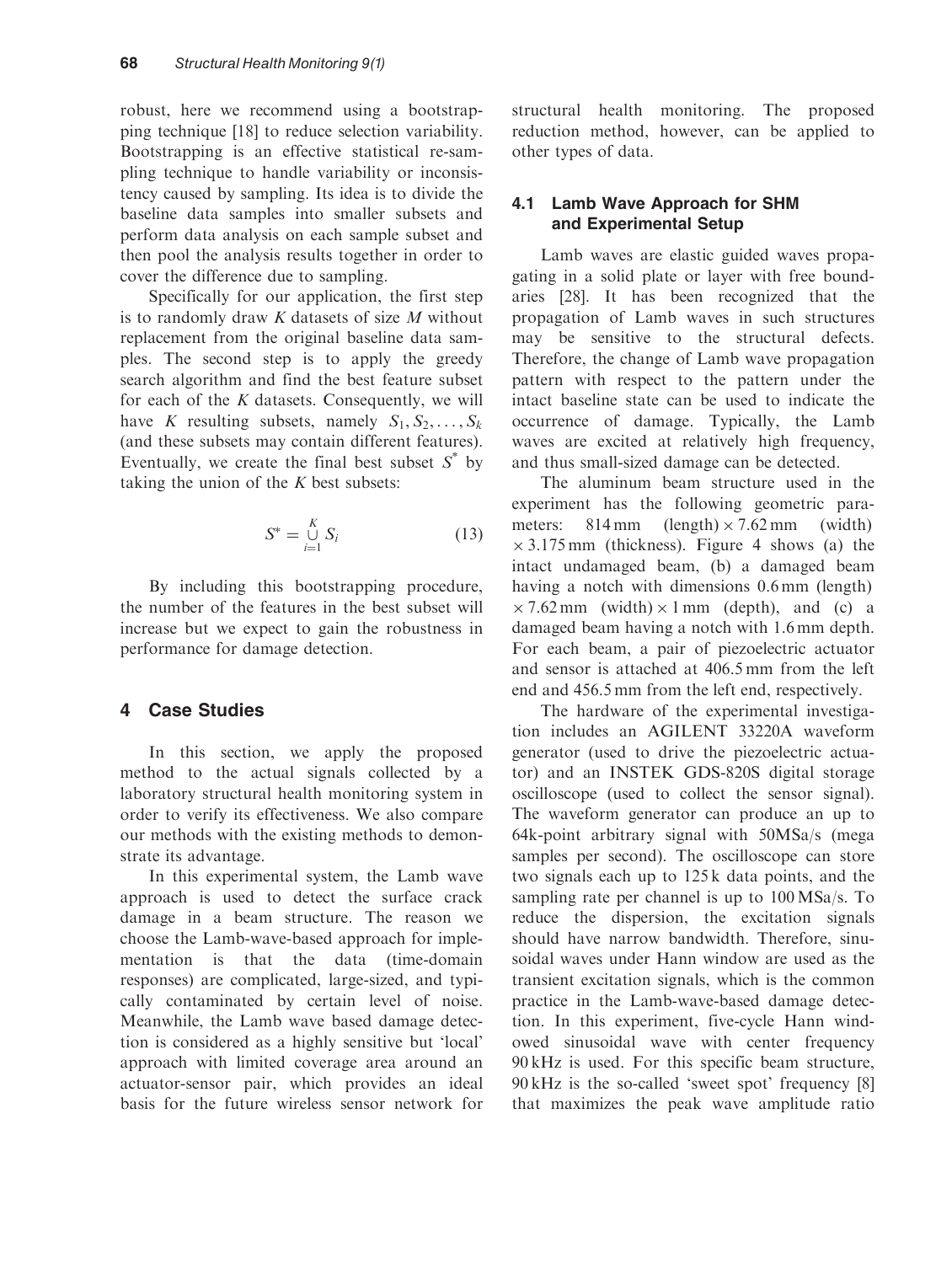

Figure 4 Side and top view of the experimental setups (dimensions in mm): (a) experimental setup I: normal beam, (b) experimental setup III: abnormal beam II, (c) experimental setup III: abnormal beam II.

between the lowest symmetric wave mode and the lowest antisymmetric wave mode, which can highlight the damage effect.

## 4.2 Detection Results and **Discussions**

For the purpose of data reduction, we apply our feature extraction algorithm to the Lamb wave signals. The following are the detailed settings used in our method:  $I = 3$ , chosen by using the guideline stated in Section 3.2, meaning that we take  $\overline{\beta}$  in Equation (9) as the average of three distribution changes; the weights are chosen as  $\alpha_i = ((I - i + 1)^2 / \sum_{i=1}^I (i)^2)$ , which assigns greater weights to small changes and less weights to large changes; confidence level  $\alpha_0 = 0.0027$ ; and the bootstrapping constants  $K = 5$  and  $M = 40$ , where the confidence level corresponds to the range of standard six sigma quality level in industrial quality control practices [29]. The bootstrapping constants are decided according to the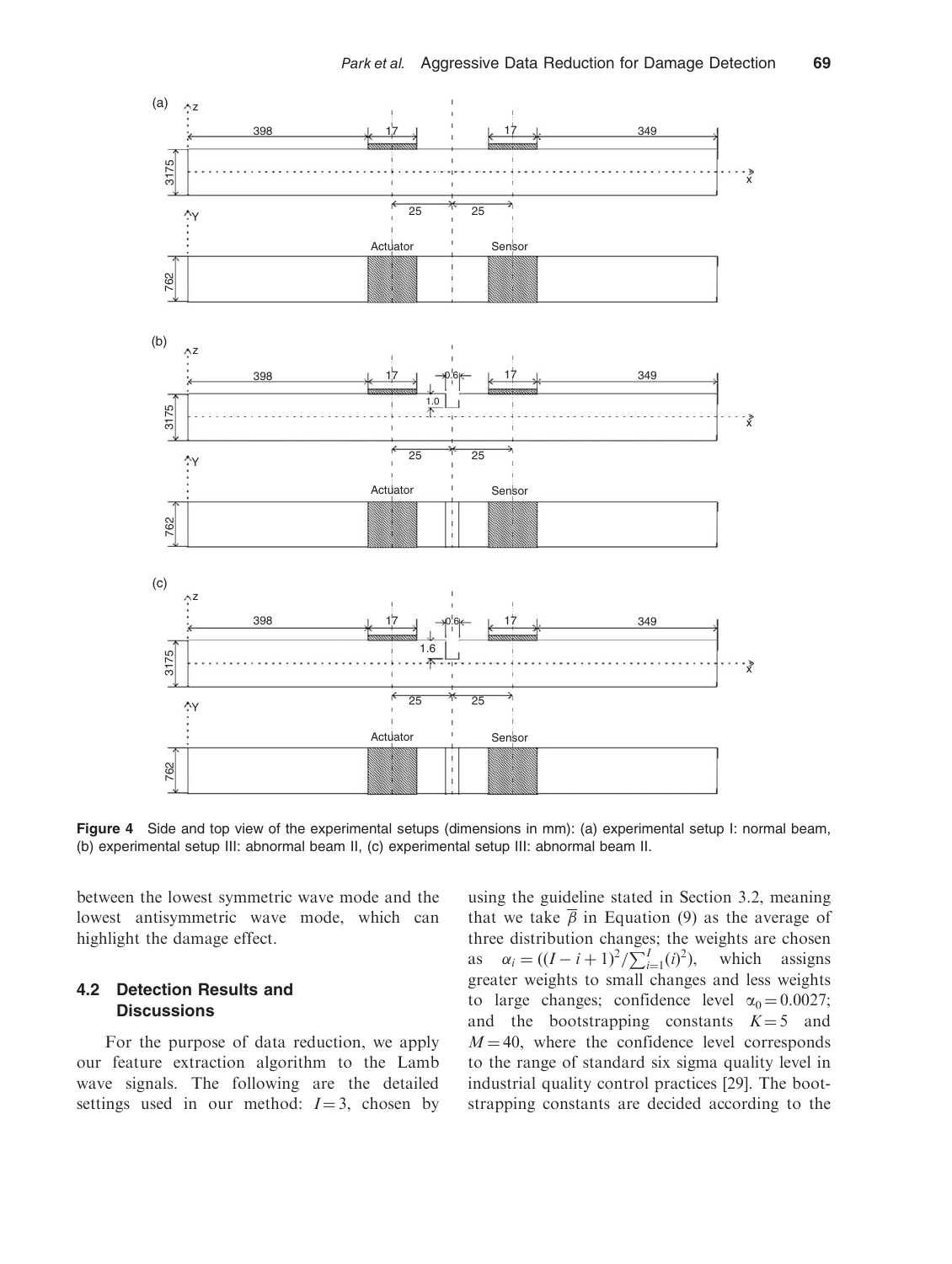rule of thumb given in the analysis of RRE criterion [17].

Each sample of Lamb wave signals is digitalized to be a  $50,001 \times 1$  vector. We collected the following datasets: 300 samples from the intact beam (experimental setup (a)), 150 samples from the beam with 1.0 mm depth crack (experiment setup (b)) and 312 samples from the beam with 1.6 mm depth crack (experiment setup (c)). Among 300 samples from the experimental setup (a), we randomly choose 200 samples (so  $m = 200$ ) in Equation (5)) and use them to establish the baseline. The remaining 100 samples from the intact structure, together with the 462  $(=150 + 312)$  samples from damaged structures, will be reserved as testing data, in order to assess the false positive probability ( $\alpha$  error) and the false negative probability  $(\beta$  error) of the proposed reduction method. The analysis of the experimental results also includes the dimension of the reduced data,  $p$ , and the data reduction rate,  $R$  (defined in Equation  $(10)$ ). In order to ensure that the performance is not drastically

affected by the random sampling of the 200 baseline samples, the detection procedure is repeated 50 times on the original dataset of 300 samples, and the average of each of the performance indices  $(\alpha, \beta, p, R)$  is reported. Figure 5 shows how the data samples are collected and subsequently used for data reduction and damage detection.

We also apply the existing methods on the same dataset for data reduction and damage detection. The same set of performance indices  $(\alpha, \alpha)$  $\beta$ ,  $p$ ,  $R$ ) is assessed. The existing methods include: (1) SureShrink [13], VisuShrink [14], RiskShrink [14], and AMDL [16] from de-noising methods, (2) the hard thresholding RRE [17] and the soft thresholding RREs [19] from data reduction methods, (3) the damage index method [23] and distortion energy method [24] from SHM applications. The performance comparison of all the data reduction methods is presented in Table 1.

From Table 1, we can easily note that our method strikes a good balance in terms of data reduction ability and detection power. It retains



Figure 5 Data reduction and damage detection procedure using the experimental datasets. For the methods that do not specify a damage classifier, the maximum likelihood classifier is used, which is the same as the one used in our method (explained in Section 3.2); otherwise, their own damage classifiers are used.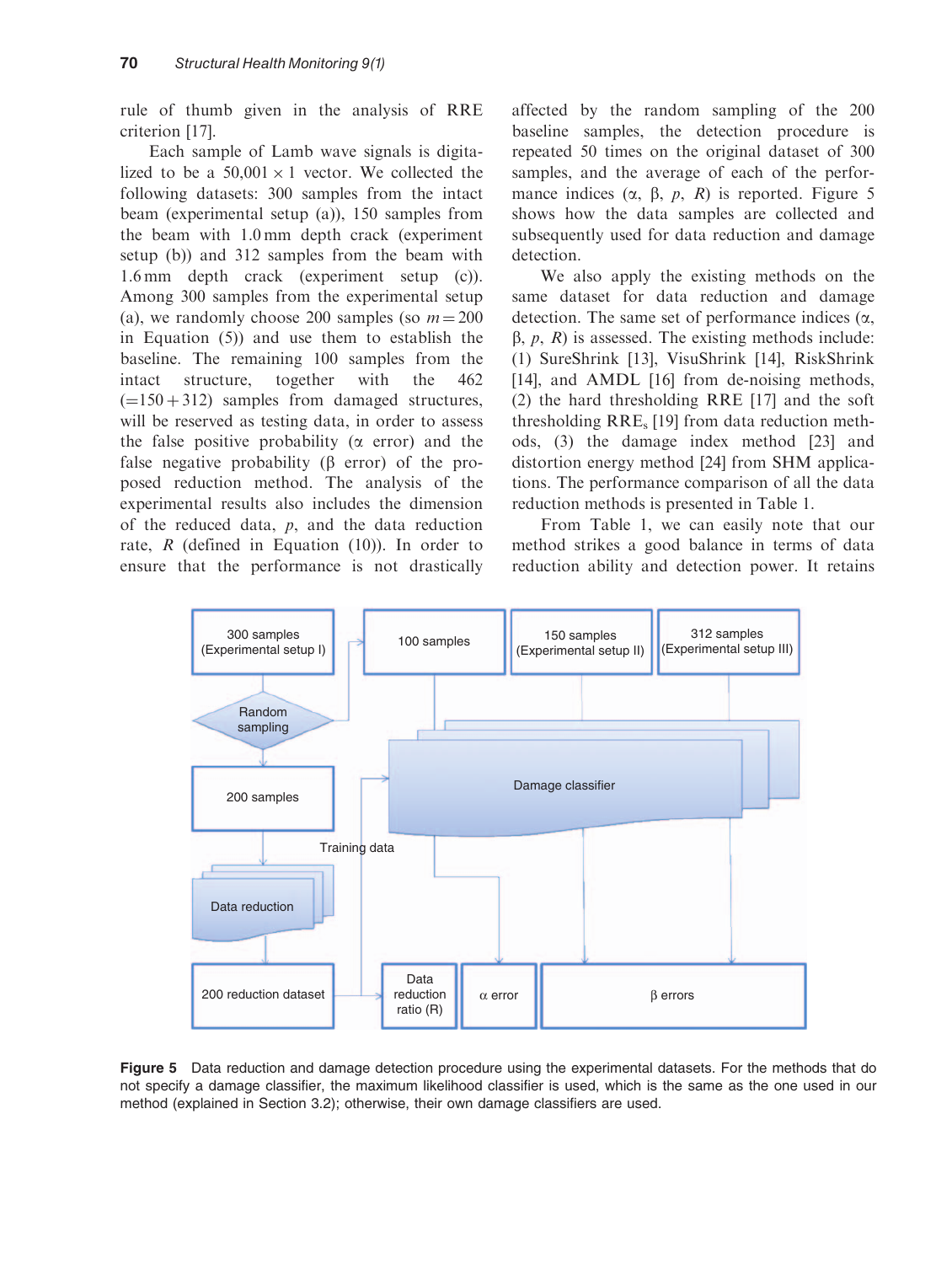only six features, which is the second best in terms of data reduction rate, while achieving a detection capability almost as good as using the RREs. The damage index method achieves the most aggressive data reduction as we expected, but it suffers from an unusually high false detection probability (a high  $\beta$  value). This confirms the concern that using a single scalar index may be too aggressive to keep all the relevant features for effective damage detection. The method of distortion energy uses eight resolution levels, comparable to our data reduction effectiveness, but its detection capability is not as good as ours.

On the other hand, most of the generic data reduction methods suffer from keeping too many features, not all of which are relevant to the damage detection objective. We also noticed that the method using RREs produces competitive results. It keeps more features but helps further reduce the false positive probability  $(\alpha$  value). Therefore, we deem it the second best method overall.

Based on the performance comparison, we see that the six features selected by our method could facilitate the damage detection with the similar performance as a larger set of features selected by a general data reduction method such as RREs. Our conjecture is that there is a high degree of redundancy among the large number of features selected by a general data reduction method. To verify the conjecture, we compare the features from our method with the features chosen by RRE.

Here, a feature is presented by its index in the set of wavelet coefficients after the same wavelet transform. Table 2 shows the indices of the features selected by both methods. In Table 2, the indices of the boldface font are the common set of features chosen by both methods. If our conjecture is correct, the features from RRE<sub>s</sub> not belonging to the common set should be highly dependent on the common set of features.

To verify the relevance of these features to the structural damage, we plotted two wavelet coefficient maps in Figure 6: one for the signal from the normal beam and the other for the signal from abnormal beam I. The area inside the black-bordered box corresponds to the area on which six of the seven features from our method are concentrated. When comparing the two black-bordered areas from normal beam and abnormal beam I, we see that the area from

Table 2 Indices of the features selected by our method and RREs.

| Indices of the features<br>1676 1677 1678 1703 |  |  |  |
|------------------------------------------------|--|--|--|
|                                                |  |  |  |
| 1674 1676 1677 1678 1700                       |  |  |  |
| 1701 <b>1703</b> 1726 1727 1729 1730           |  |  |  |
| 1753 1756 1779 1780 1832                       |  |  |  |
|                                                |  |  |  |

Table 1 Performance of all methods compared, the values marked with asterisks (\*) correspond to a case where the resulting data dimension  $p$  is greater than the sample size of the baseline data  $(m = 200)$ . When this happens, the original version of the Hotelling's  $T<sup>2</sup>$  statistic cannot be used directly. We have to cut each Lamb wave signal into a number of segments, each of which has a reduced dimension less than 200, in order to perform damage detection and assess the two error probabilities. The segmentation causes  $\alpha$  error larger than using the RRE<sub>s</sub> and our method.

| Data reduction techniques | р      | $R(\%)$ | $\alpha$ errors | B errors  |
|---------------------------|--------|---------|-----------------|-----------|
| Our method                | 6      | 99.988  | 0.0302          | 0.0000    |
| Damage index              |        | 99.998  | 0.0611          | 0.9972    |
| Distortion energy         | 8      | 99.984  | 0.0900          | 0.1062    |
| $RRE_s$                   | 16     | 99.968  | 0.0287          | 0.0000    |
| <b>RRE</b>                | 626    | 98.748  | $0.0351*$       | $0.0000*$ |
| AMDL                      | 961    | 98.073  | $0.0957*$       | $0.0000*$ |
| VisuShrink                | 2574   | 94.907  | $0.0413*$       | $0.0000*$ |
| RiskShrink                | 3733   | 92.534  | $0.0513*$       | $0.0000*$ |
| SureShrink                | 12,765 | 74.471  | $0.0401*$       | $0.0000*$ |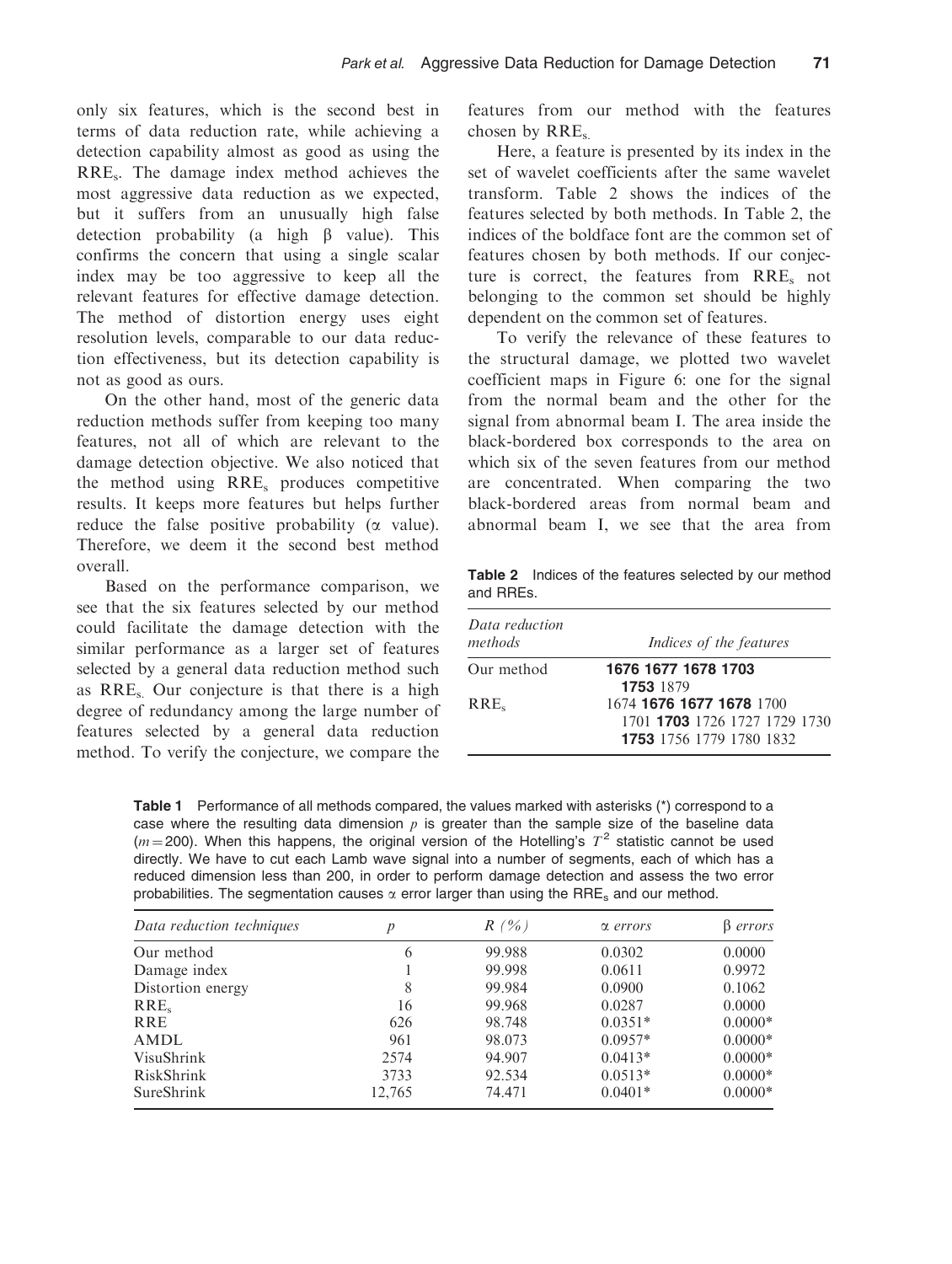

Figure 6 Discrete wavelet coefficient map.

normal beam is darker than the area from abnormal beam I.

To evaluate the dependency among these features, we use the partial correlation Corr  $(S|T)$ as a measure of the amount of information, which can be explained by the features in S but not by the features in T. For more details regarding the partial correlation, please see [30]. In a multivariate case where Corr  $(S|T)$  is a matrix (similar to a covariance matrix), one often uses the summation of the eigenvalues of Corr  $(S|T)$  as the measure of the above-mentioned information amount.

We treat the union of the indices from both methods as  $T$  and assign  $S$  as an empty set initially. Then, we remove one index from  $T$  at a time and add it into S. In Figure 7, we plot the ratio of the summation of eigenvalues of Corr  $(S|T)$  and the summation of eigenvalues of the original set T. This ratio represents the amount



Figure 7 Partial correlation plot.

of information carried by the features only in S. The horizontal axis in Figure 7 represents the indices added to S in a sequential manner. When S contains {1676, 1677, 1678, 1703, 1753, 1879}, namely the set of the features selected by our method, we can see that more than 90% of the information is carried by S. In other words, the remaining features in set  $T$  are indeed highly redundant to those features already in S.

# 5 Conclusion

In this article, we develop an aggressive data reduction method to choose only the necessary features for the purpose of detecting structural damages. One of the major benefits from a high degree of data reduction is to enable energy-efficient operations for a wireless sensor network used for monitoring structural damages and integrity.

The reason that the proposed method can perform well is because that we have established an explicit measure of damage detection power, while the existing methods use certain type of surrogate measures that are only implicitly related to damage detection. The explicit measure of detection power allows us to find the optimal subset of features that contribute the most to the goal of damage detection. By contrast, the existing methods either retain too many features, not all of which are relevant, or use too few features with some important ones left out.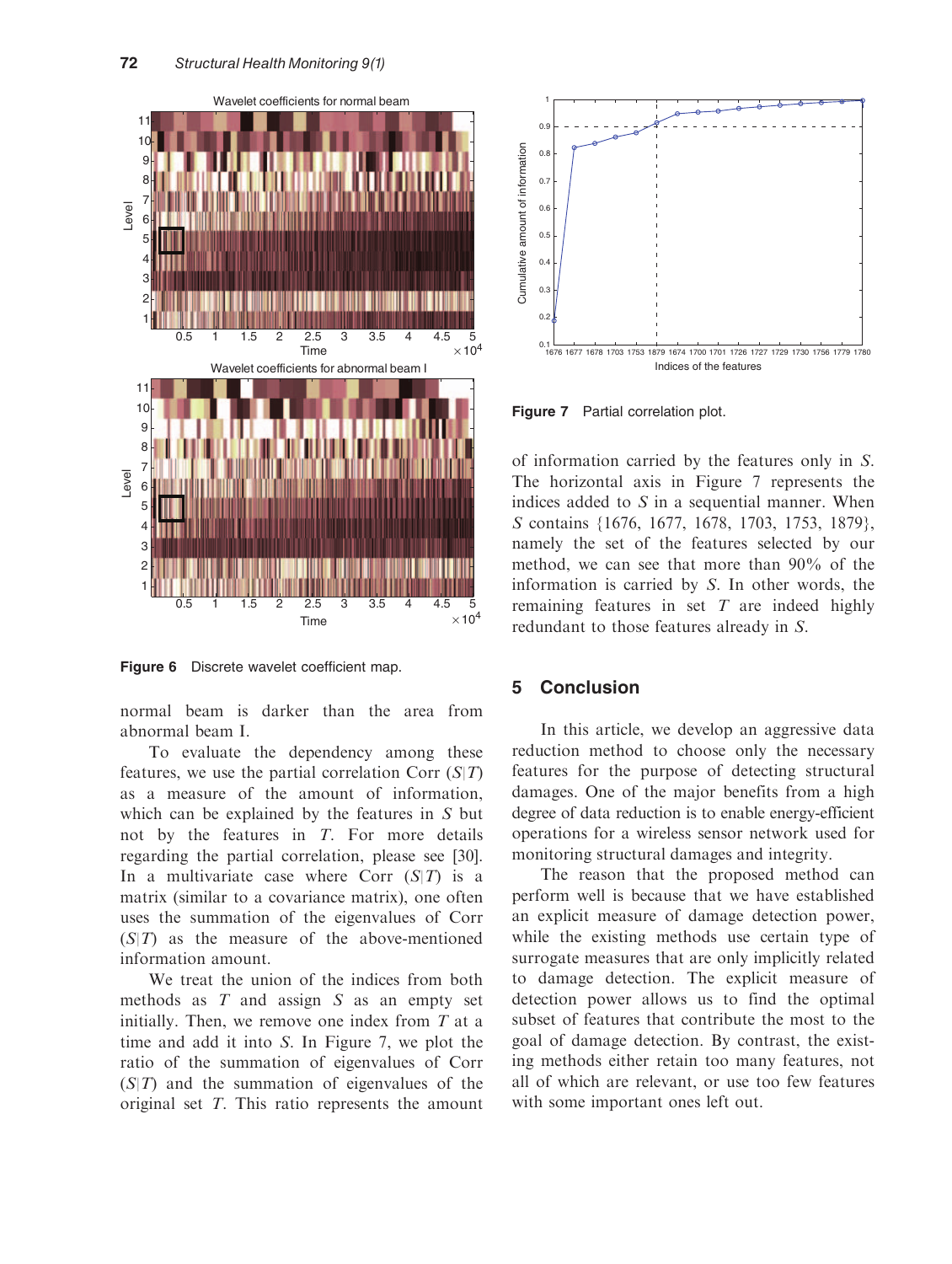Through an experimental study based on Lamb wave signals, we have demonstrated that the proposed method outperforms the existing methods. It testifies the benefit of using the explicit measure for damage detection.

# Acknowledgment

This research is supported by NSF under grants CMMI 0427878 and CMMI 0428210.

### **References**

- 1. Green Jr, R.E. and Duke Jr, J.C. (1979). Ultrasonic and acoustic emission detection of fatigue damage. International Advances in Nondestructive Testing, 6, 125–177.
- 2. Rogers, L.M. and Keen, E.J. (1986). Detection and Monitoring of Cracks in Offshore Structures by Acoustic Emission, West Midlands, UK: Engineering Materials Advisory Services Ltd, pp. 205–217.
- 3. Ghorbanpoor, A. and Shi, S. (1996). Assessment of corrosion of steel in concrete structures by magnetic based NDE techniques. ASTM Special Technical Publication, 1276, 119–131.
- 4. Dobson, D.C. and Santosa, F. (1998). Nondestructive evaluation of plates using eddy current methods. International Journal of Engineering Science, 36, 395–409.
- 5. Mirchandani, M.G. and McLaughlin Jr, P.V. (1986). Thermographic NDE of impact-induced damage in fiber composite laminates. Review of Progress in Quantitative Nondestructive Evaluation, 5B, 1245–1252.
- 6. Doebling, S.W., Farrar, C.R. and Prime, M.B. (1998). A summary review of vibration-based damage identification methods. The Shock and Vibration Digest, 30, 91–105.
- 7. Kessler, S.S. and Spearing, S.M. (2002). Design of a piezoelectric based structural health monitoring system for damage detection in composite materials. Proceedings of SPIE, Smart Materials and Structures, 4701, 86–96.
- 8. Giurgiutiu, V. (2005). Tuned Lamb wave excitation and detection with piezoelectric wafer active sensors for structural health monitoring. Journal of Intelligent Material Systems and Structures, 16, 291–305.
- 9. Sun, F.P., Chaudhry, Z., Liang, C. and Rogers, C.A. (1995). Truss structure integrity identification using PZT sensor-actuator. Journal of Intelligent Material Systems and Structures, 6, 134–139.
- 10. Park, G., Sohn, H., Farrar, C.R. and Inman, D.J. (2003). Overview of piezoelectric impedance-based health monitoring and path forward. The Shock and Vibration Digest, 35, 451–463.
- 11. Lynch, J.P. and Loh, K.J. (2006). A summary review of wireless sensors and sensor networks for structural health monitoring. The Shock and Vibration Digest, 38, 91–128.
- 12. Crose, S., Marcelloni, F. and Vecchio, M. (2007). Reducing power consumption in wireless sensor networks using a novel approach to data aggregation. The Computer Journal, Advance Access Published on July 11.
- 13. Donoho, D.L. and Johnstone, I.M. (1995). Adapting to unknown smoothness via wavelet shrinkage. Journal of American Statistical Association, 90(432), 1200–1224.
- 14. Donoho, D.L. and Johnstone, I.M. (1994). Ideal spatial adaptation via wavelet shrinkage. Biomefrika, 81, 425–455.
- 15. Donoho, D.L. and Johnstone, I.M. (1995). De-noising by Soft-thresholding. IEEE Trans-action on Information Theory, 41(3), 613–627.
- 16. Saito, N. (1994). Simultaneous noise suppression and signal compression using a library of orthonormal bases and the minimum description length criterion. In: Foufoula-Georgiou, E. and Kumar, P. (eds), Wavelets in Geophysics, pp. 299–324, New York: Academic Press.
- 17. Lada, E.K., Lu, J.-C. and Wilson, J.R. (2002). A wavelet-based procedure for process fault detection. IEEE Transactions on Semiconductor Manufacturing,  $15(1)$ , 79–90.
- 18. Hastie, T., Tibshirani, R. and Friedman, J. (2001). The Elements of Statistical Learning: Data Mining, Inference and Prediction, pp. 200–205, New York: Springer.
- 19. Jeong, M.K., Lu, J.-C., Huo, X., Vidakovic, B. and Chen, D. (2006). Wavelet-based data reduction technique for process fault detection. Technometrics, 48(1), 26–40.
- 20. Xu, S., Rangwala, S., Chintalapudi, K.K., Ganesan, D., Broad, A., Govindan, R. and Estrin, D. (2004). A wireless sensor network for structural monitoring. In: Proceedings of the ACM Conference on Embedded Networked Sensor Systems, Baltimore, MD.
- 21. Yam, L.H., Yan, Y.J. and Jiang, J.S. (2003). Vibrationbased damage detection for composite structures using wavelet transform and neural network identification. Composite Structures, 60(4), 403–412.
- 22. Wang, M., Cao, J., Chen, B., Xu, Y. and Li, J. (2007). Distributed processing in wireless sensor networks for structural health monitoring. Lecture Notes in Computer Science, 4611/2007, 103–112.